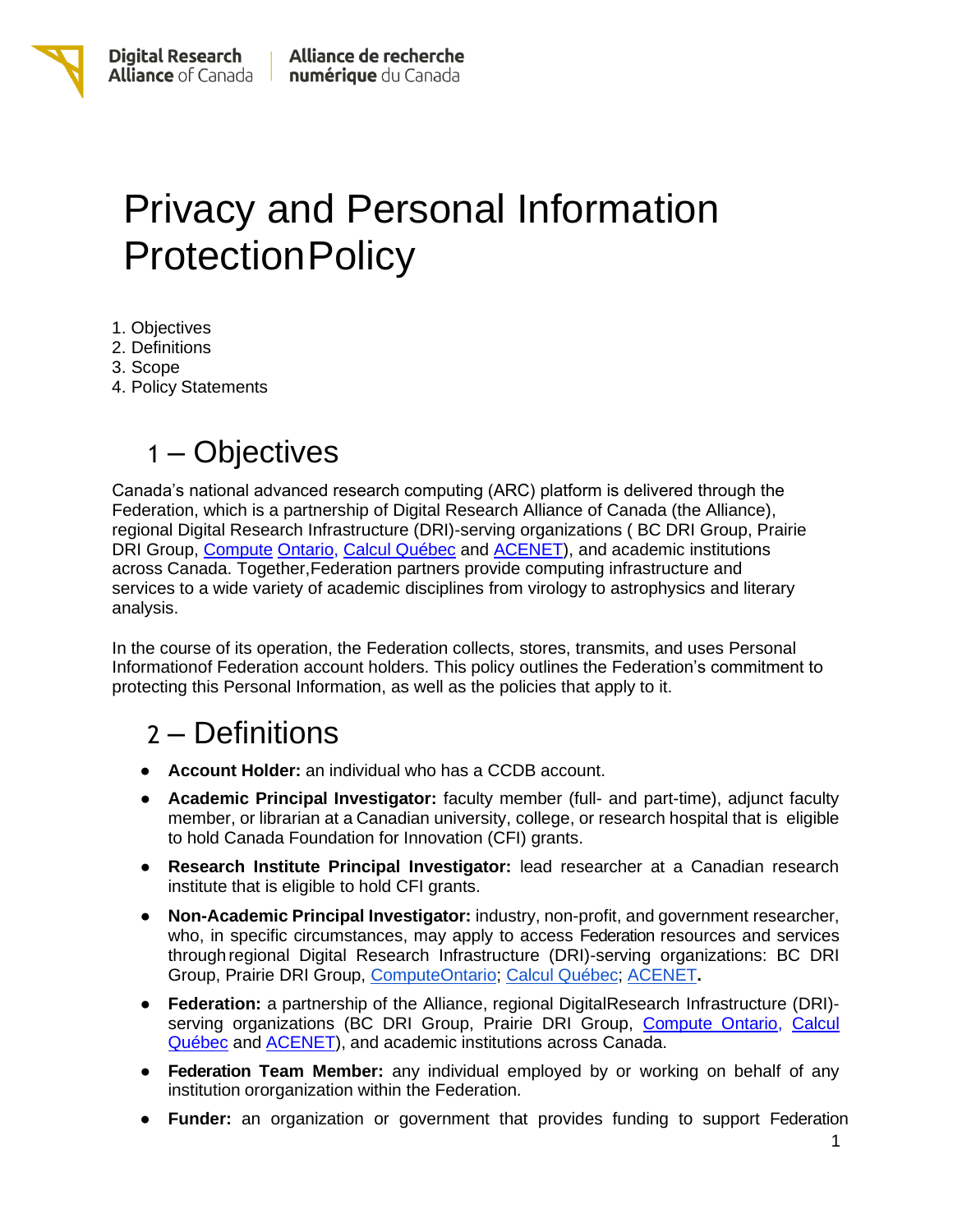

operations.

- **Partner:** a member institution or regional DRI-serving organization that is operating infrastructure or providing services as part of Federation operations.
- **Personal Information:** any information about an account holder for which there is a serious possibility that the individual could be personally identified through the use of that information, alone or in combination with other available information.
- **Sponsored User:** any individual whom a Principal Investigator has identified and approved for access to resources and services.

#### 3 – Scope

The Federation collects Personal Information about Account Holders that is necessary to operate, maintain, and provide resources and services in the pursuit of its duties, the fulfillment of its mandate, or as part of its obligations to its funders.

Personal Information covered by this policy is Personal Information that is used to:

- 1. manage and administer accounts, including tracking system usage and allocations;
- 2. manage the Resource Allocation Competition (RAC), Rapid Access Service, and other allocation processes;
- 3. communicate with Account Holders, including through the creation of mailing lists; and
- 4. comply with funder requests and requirements, including those from the Digital Research Alliance of Canada (the Alliance).

Account Holders can view their Personal Information by logging into their account. Email addresses and phone numbers can be changed by users directly by logging into their account. Other changes to Personal Information can be requested through [support@computecanada.ca.](mailto:support@computecanada.ca)

#### 4 – Policy Statements

- 1. The Federation collects, stores, transmits, and uses only Personal Information that is essentialto the pursuit of its duties, the fulfillment of its mandate, or as part of its obligations to its funders.
- 2. Consent related to the collection, storage, transmission, and use of Personal Information will be obtained each time an account is created and from time to time, as policy may change.
- 3. For Personal Information that is held on servers, access is shared on an as neededbasis to Team Members who require access for the purposes identified above in Section 3 - Scope.
- 4. Access to Personal Information for Sponsored Users is shared with anyone who has sponsored, identified, and approved them for access to resources.